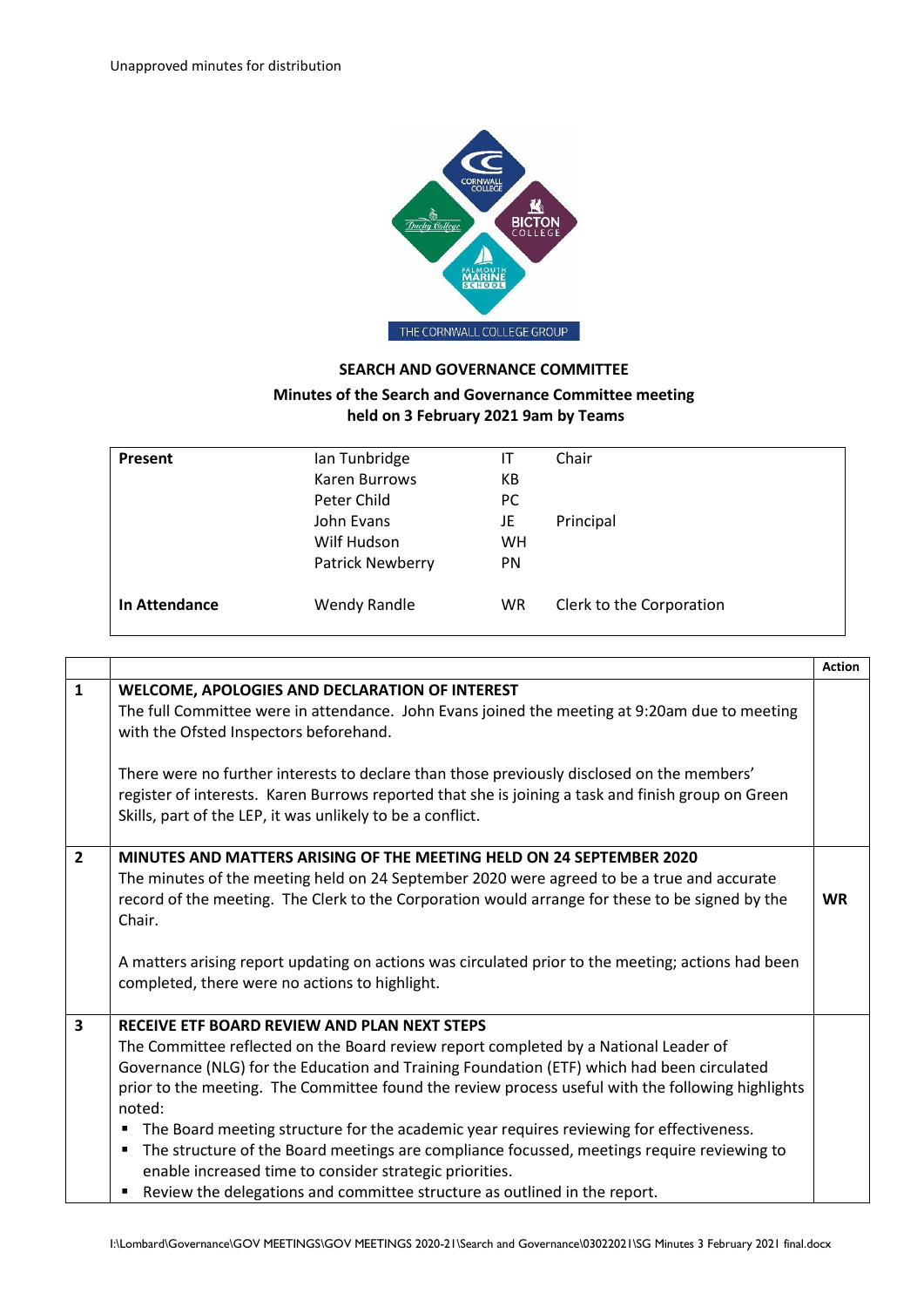|     | " The committee considered the impact of not being able to meet as a team due to Covid, noting<br>the need to build team relationships with newer board members.<br>Re the action in the report linked to partnerships; the Committee felt this was a work in<br>progress that had begun, suggesting further exploration of this theme with the reviewer could<br>be of benefit.<br>A Committee member suggested visiting other Boards, potentially a meeting chaired by the<br>reviewer to see how other Board meetings took place.                                                                                                                                 | <b>WR</b>               |
|-----|----------------------------------------------------------------------------------------------------------------------------------------------------------------------------------------------------------------------------------------------------------------------------------------------------------------------------------------------------------------------------------------------------------------------------------------------------------------------------------------------------------------------------------------------------------------------------------------------------------------------------------------------------------------------|-------------------------|
|     | After discussion it was agreed that each of the Committee chairs will create a task and finish group<br>with three other governors to progress a piece of work linked to the Strategic Intent and liaise with<br>the Clerk to the Corporation to ensure no overlap. The task and finish groups will enable the<br>Board to build the team, improve the 'strategic team skills' referred to in the review and result in<br>increased governor engagement in the Strategic Intent. Beyond Boardroom could be incorporated<br>to increase knowledge of the College, triangulate information received and increase awareness of<br>the Board amongst staff and students. | <b>ALL</b><br><b>WR</b> |
|     | The Committee were keen to receive the Board's thoughts on the review and to progress the<br>actions in the review report. It was agreed that the report be presented at Board with a further<br>Search and Governance Committee be scheduled for after the next Board meeting to progress this.                                                                                                                                                                                                                                                                                                                                                                     | <b>WR</b>               |
| 4   | <b>REVIEW OF CORPORATION BOARD</b><br>The committee received the report circulated prior to the meeting and considered the actions<br>required.                                                                                                                                                                                                                                                                                                                                                                                                                                                                                                                      |                         |
| 4.1 | <b>Appointments</b><br>Associated paperwork for two prospective governors had been circulated prior to the meeting.<br>The Committee were asked to consider the proposed appointment of Debbie Wilshire (DW) as a<br>Governor; the Chair of Curriculum and Quality where DW is a co-opted Committee member<br>supported the application based DW's skills and experience, and contribution to the Committee.                                                                                                                                                                                                                                                         |                         |
|     | The Committee also considered the application from Ellen Winser; the Chair of the Finance and<br>Resources committee where EW is a co-opted Committed member highlighted the contribution<br>made to Committee and supported the application.                                                                                                                                                                                                                                                                                                                                                                                                                        |                         |
|     | The Committee agreed to recommend to the Board the appointment of Debbie Wilshire and Ellen<br>Winser as Governors.                                                                                                                                                                                                                                                                                                                                                                                                                                                                                                                                                  | <b>WR</b>               |
| 4.2 | <b>Staff governor roles</b><br>It was noted that the term of office for the two staff governors ends on 17/10/2021. A discussion<br>took place on the role of the staff governors on Committees, acknowledging the conflicts for staff<br>in fulfilling the staff governor role, yet the improved governance understanding as a result of<br>increased engagement. It was noted that the Clerk to the Corporation plans to meet with the staff<br>governors to gather their thoughts on the role. The staff governor role and elections will be<br>considered at the May S&G meeting.                                                                                | <b>WR</b><br><b>WR</b>  |
| 4.3 | Student governor term of office<br>The limitations for Student Governor engagement was noted, with a potential barrier being the<br>duration of the term of office. The Committee agreed to the Clerk to the Corporation exploring<br>the feasibility of extending future student governor appointments to a two year term of office.<br>The Committee discussed the involvement of the current student governors noting that the HE<br>Committee TOR included the HE student governor. It was agreed that the second student                                                                                                                                        | <b>WR</b><br><b>WR</b>  |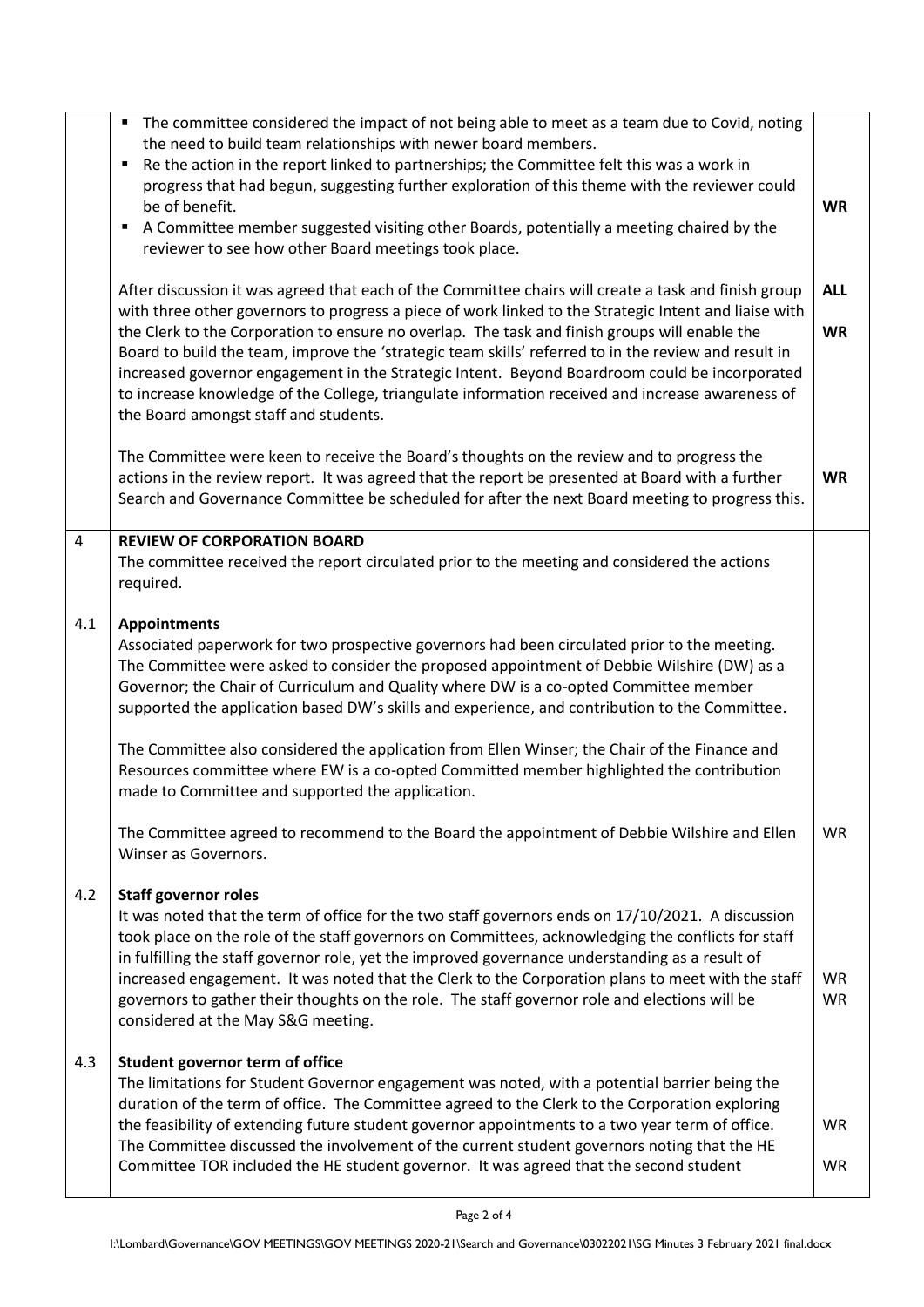|          | governor be invited to join the C&Q Committee with a TOR amendment to reflect this presented<br>to Board.                                                                                                                                                                                                                                                                                                                                                                               |                  |
|----------|-----------------------------------------------------------------------------------------------------------------------------------------------------------------------------------------------------------------------------------------------------------------------------------------------------------------------------------------------------------------------------------------------------------------------------------------------------------------------------------------|------------------|
| 4.4      | <b>Succession planning: Finance and Resources (F&amp;R) Chair</b><br>The term of office for Karen Burrows, the F&R Committee Chair is due to expire on 31/12/2021.<br>After discussion the Committee agreed to KB speaking with Geoff Warring about the role of Chair<br>of the F&R Committee; next steps will be considered at the next Search and Governance<br>Committee dependent on the outcome from KB's conversation.                                                            | KB               |
|          | After discussion it was understood that KB would be prepared to remain on the Board for a further<br>term as the Lead Governor for Sustainability. The duration for the term of office will be presented<br>to the summer term S&G meeting.                                                                                                                                                                                                                                             | KB/<br><b>WR</b> |
| 4.5      | <b>Committee membership</b><br>The committee considered the proposal to amend the S&G Committee Term of Reference to<br>include the Chair of the HE Committee in the membership of the S&G Committee. The Committee<br>agreed to recommend this amendment to Board and that the current Chair of HE Committee be<br>invited to attend the next meeting.                                                                                                                                 | <b>WR</b>        |
|          | It was noted that the terms of office for Geoff Warring and Tracey Hooper were both due to expire<br>31/10/2021. The Committee agreed to the Chair raising this with both Governors with a view to<br>present any possible application for a further term of office at the July Board meeting for decision.                                                                                                                                                                             | IT               |
| 4.6      | <b>Lead Governor roles</b><br>It was noted that in addition to the Lead Governor roles outlined in the report, Peter Child is the<br>Health & Safety governor. Due to H&S now being reported to the A&R committee it was agreed<br>that succession planning was required for this role; this will be raised at A&R agenda planning.                                                                                                                                                     | WR/<br>PN        |
|          | It was also noted that succession planning was required for the role of the SEND lead governor.<br>Further thought will be given to this at the next meeting.                                                                                                                                                                                                                                                                                                                           | <b>WR</b>        |
|          | The Committee were advised to formally consider the remit for the lead roles, how they support<br>the delivery of the strategic aims and links to the strategic intent. The Clerk to the Corporation<br>and the Chair of the Board will prepare an overview of expectations and present to the next S&G<br>meeting for discussion.                                                                                                                                                      | IT/<br>WR.       |
|          | Replacement Safeguarding governor; the committee reviewed the skills set needed and governor<br>availability for this role. The Committee agreed that Debbie Wilshire be asked to consider this role<br>due to her skills set; a role description will be developed for this with the current Safeguarding<br>lead.                                                                                                                                                                     | WR/<br>WH        |
| 5<br>5.1 | REVIEW PROGRESS AGAINST GOVERNANCE ACTION PLAN (GAP) AND KPIS                                                                                                                                                                                                                                                                                                                                                                                                                           |                  |
|          | <b>Governance Action Plan (GAP)</b><br>A report and the rag rated GAP had been circulated prior to the meeting. It was highlighted that<br>there was one red rag rated area; section 4 - risk profiling, whereby each committee is to review its<br>relevant section of the risk register before being considered as a whole board. The Committee<br>discussed that this has not been progressed and agreed the proposal to include this as part of<br>future agenda planning sessions. | WR               |
|          | Linked to section 1 - Health & Safety, whereby the Committee considered if an external review of<br>H&S policy, process and practice is still required. The Committee welcomed an external view on<br>H&S as they were not yet assured that practice was in line with best practice, however they were                                                                                                                                                                                  |                  |